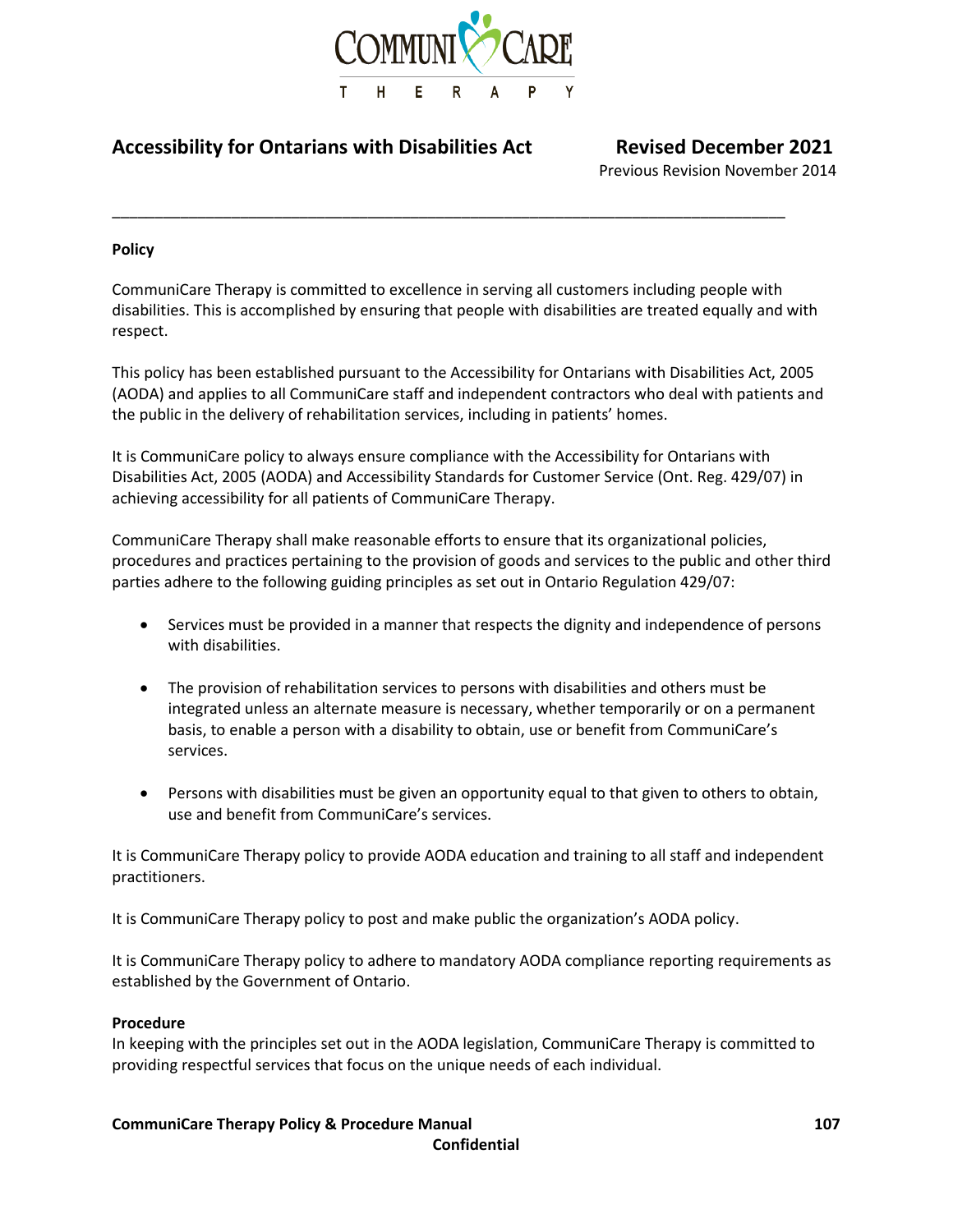

Every CommuniCare patient is given the same opportunity to access our services; this includes people who require service animals, the use of a wheelchair, accessible buildings (i.e., elevator, accessible washroom), communication or assistive devices or other supports.

All staff and clinicians are sensitive to attitudinal and communication barriers that may exist and may negatively impact communication with patients. Each staff member and clinicians must complete Accessibility for Ontarians with Disabilities Act (AODA) training when joining CommuniCare.

## **Communications**

When communicating with a person with a disability CommuniCare staff shall do so in a manner that considers the person's disability and accommodates the person's communication needs and preferences. CommuniCare will make reasonable efforts to have the person with a disability understand both the content and intent of its communications.

#### **Use of Assistive Devices**

CommuniCare is committed to serving people with disabilities who use assistive devices to obtain, use or benefit from our goods and services. CommuniCare will ensure that staff is trained on or about the assistive devices made available by CommuniCare and realize that persons with disabilities may use their own assistive devices to access CommuniCare goods and services.

#### **Use of Service Animals**

CommuniCare is committed to welcoming people with disabilities and their service animals to our office and will permit the person to keep the service animal with them for the duration of their work shift or office visit. A Service Animal, as defined by the AODA, includes guide dogs and any other animal that may be required by a person with any disability as defined by this policy.

If the service animal is excluded by law from CommuniCare premises CommuniCare shall ensure that measures are available to permit persons with disabilities to access CommuniCare goods and services through other means.

# **Use of Support Persons**

CommuniCare is committed to welcoming people with disabilities who are accompanied by a support person. Any person with a disability who is accompanied by a support person will be allowed to enter CommuniCare's premises with their support person. At no time will a person with a disability who is accompanied by a support person be prevented from having access to their support person while on CommuniCare premises or receiving CommuniCare services.

On occasion persons with disabilities require the assistance of a support person to protect their health and safety or the health and safety of others. If necessary, CommuniCare may require a person with a disability who may pose a risk to the health and safety of themselves or others to be accompanied by a support person while on CommuniCare premises or receiving CommuniCare services. This requirement would be for the purpose of protecting the health and safety of the person with the disability or others on the premises.

# **Notice of Temporary Disruptions in Services and Facilities**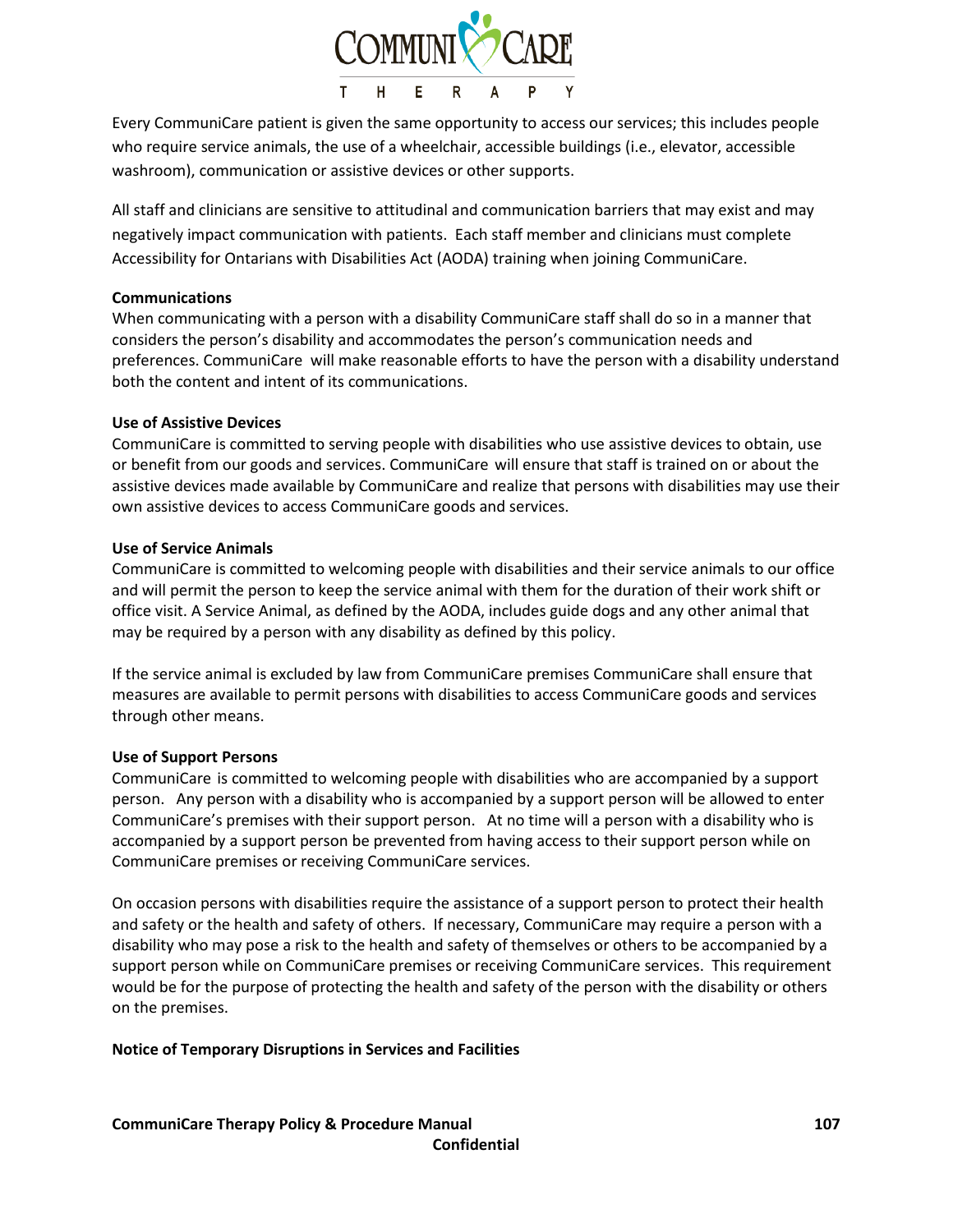

In order to obtain, use or benefit from CommuniCare's services, persons with disabilities usually use particular facilities or services of CommuniCare. If there is a temporary disruption in those facilities or services in whole or in part, CommuniCare shall give notice of the disruption to the public.

The notice of the disruption will include information about the reason for the disruption, its anticipated duration and a description of alternative facilities or services, if any, that are available. Notice may be given by posting the information at a conspicuous place on premises owned or operated by CommuniCare, by posting it on CommuniCare's website, if any, or by such other method as is reasonable in the circumstances.

# **Training**

CommuniCare ensures appropriate levels of AODA training to all employees, volunteers, students, and independent contractors in accordance with our organizational policy and requirements of the applicable legislation. Education and training provided includes a review of **current** AODA legislation**,** service requirements and related organizational policies. Training and education are integrated into the organization's onboarding processes and Joint Health & Safety Annual Work Plans. AODA Education and training is tracked and documented in the organization's human resource records.

Compliance with AODA education and training requirements is recorded and reported as per CommuniCare's mandatory reporting schedule with the Government of Ontario.

# **Availability of the Accessible Customer Service Documents**

CommuniCare shall prepare any additional documents describing its policies, practices and procedures as may be required by Ontario Regulation 429/07 and, upon request, shall give a copy of such documents to any person. Further, CommuniCare shall notify persons to whom it provides goods and services that the documents required under Ontario Regulation 429/07 are available upon request.

CommuniCare shall give the person the documents, or the information contained in the documents described above, in a format that takes into account the person's disability and facilitates that person's understanding and receipt of information.

# **Compliance**

It is acknowledged that any small business with at least 20 employees in Ontario has additional obligations under the AODA in that it must:

- Self-evaluate and certify their compliance with the applicable standards for accessible customer service, accessible employment practices and accessible information by completing and filing an accessibility report with the Government of Ontario as per the designated reporting schedule. *Note: Accessiblity Standards for self-serve kiosks and public space do not apply for the organization and will not be evaluated or reported upon to the Province.*
- Prepare one or more documents describing its policies, practices and procedures, including those relating to service animals, temporary service disruptions, training and other issues, and upon request provide a copy of such documentation to any person.
- Prepare a document describing its training policy, a summary of the contents of the training, details of when the training is to be provided, the dates actually provided, and the number of

# **CommuniCare Therapy Policy & Procedure Manual 107**

#### **Confidential**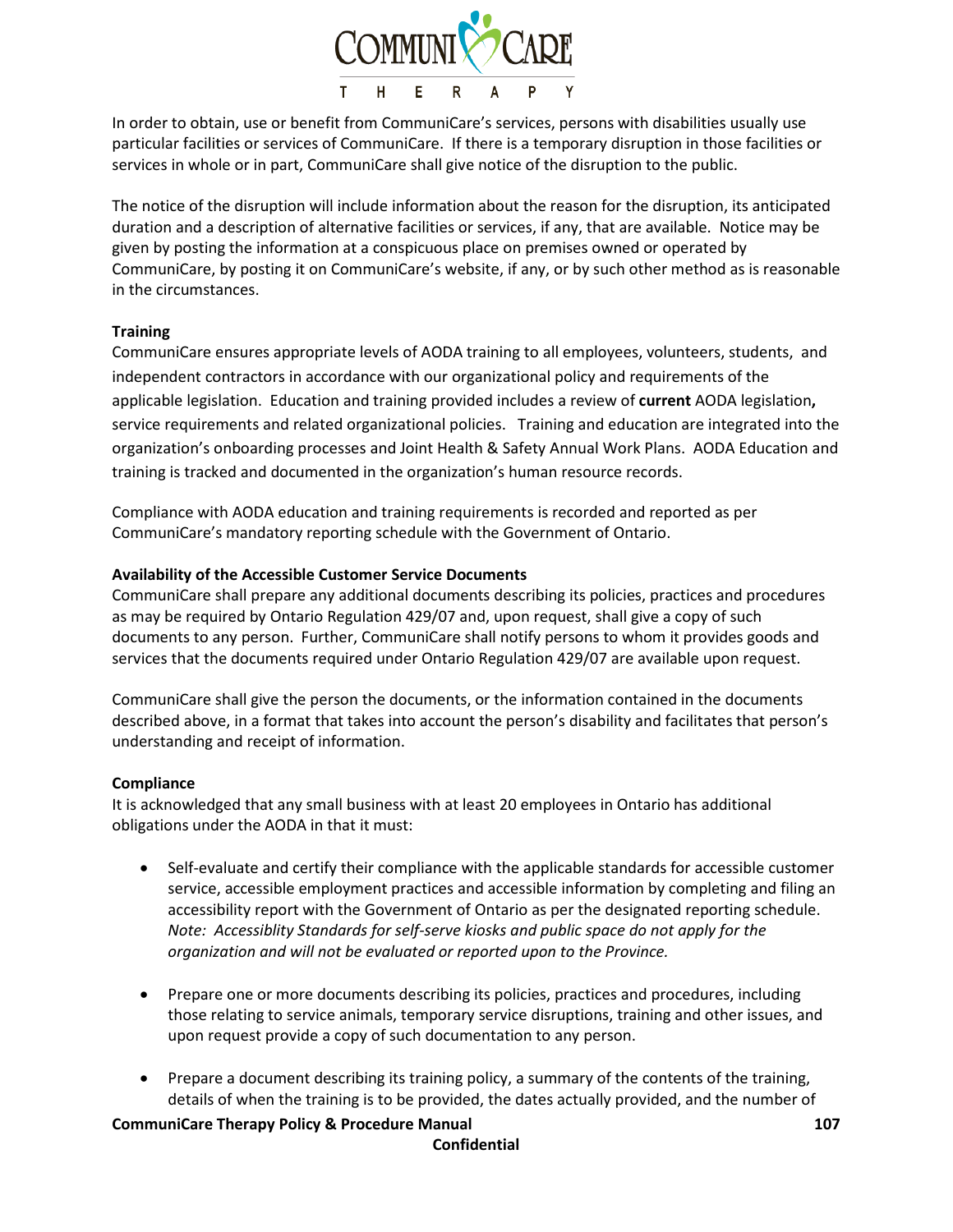

individuals to whom it was provided.

CommuniCare is in full compliance with this requirement.

# **CommuniCare's AODA Certification number is SCR346511.**

## **DEFINITIONS**

The AODA and Ontario Regulation 429/07 contain and refer to various definitions that are relevant to this policy, some of which are set out on the following page.

**Dignity:** Service is provided in a way that allows the person with a disability to maintain self-respect and receive respect from other people.

**Independence:** When a person with a disability is allowed to do things on his or her own without unnecessary help or interference from others.

**Integration:** Service is provided in a way that allows the person with a disability to benefit from the same services, in the same place, and in the same or similar ways as others, unless an alternate measure is necessary to enable a person with a disability to access goods or services.

**Equal opportunity**: Service is provided to a person with a disability in such a way that they have an opportunity to access goods or services equal to those given to others.

**Barrier**: Anything that prevents a person with a disability from fully participating in all aspects of society because of his or her disability, including a physical barrier, an architectural barrier, information or communications barrier, an attitudinal barrier, a technological barrier, a policy or a practice ("obstacle").

# **Disability**:

- (a) Any degree of physical disability, infirmity, malformation or disfigurement that is caused by bodily injury, birth defect or illness and, without limiting the generality of the foregoing, includes diabetes mellitus, epilepsy, a brain injury, any degree of paralysis, amputation, lack of physical co-ordination, blindness or visual impediment, deafness or hearing impediment, muteness or speech impediment, or physical reliance on a guide dog or other animal or on a wheelchair or other remedial appliance or device,
- (b) A condition of mental impairment or a developmental disability,
- (c) A learning disability, or a dysfunction in one or more of the processes involved in understanding or using symbols or spoken language,
- (d) A mental disorder, or
- (e) An injury or disability for which benefits were claimed or received under the insurance plan established under the *Workplace Safety and Insurance Act, 1997* ("handicap").

**Guide Dog:** A dog trained as a guide for a blind person and having the qualifications prescribed by the regulations (*Blind Persons' Rights Act* 1990 s1 (1)).

**Service Animal**: An animal acting as a service animal for a person with a disability,

**CommuniCare Therapy Policy & Procedure Manual 107**